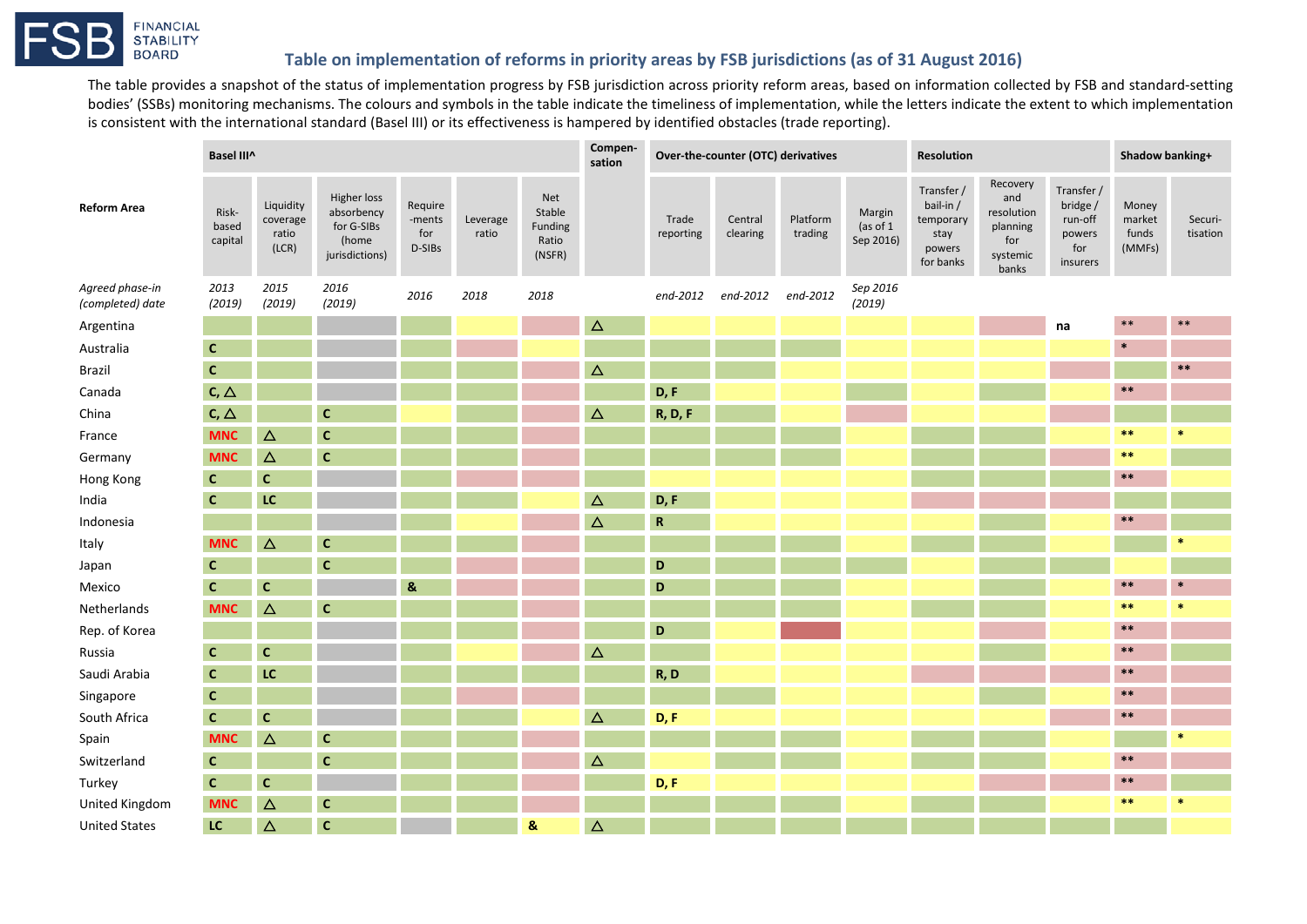## **Legend**

- **Basel III:** Final rule published and in force.
- **OTC derivatives:** Legislative framework in force and standards/criteria/requirements (as applicable) in force for over 90% of relevant transactions.
- **Resolution:** Element of resolution regime in the FSB [Key Attributes of Effective Resolution Regimes for](http://www.fsb.org/2014/10/r_141015/)  [Financial Institutions](http://www.fsb.org/2014/10/r_141015/) (Key Attributes) that is implemented/in place. For the powers columns, all three of the resolution powers for banks (transfer, bail-in and temporary stay) and insurers (transfer, bridge and run-off) are available. Both recovery and resolution planning processes are in place for systemic banks.
- **Compensation:** All FSB [Principles](http://www.fsb.org/2009/04/principles-for-sound-compensation-practices-2/) and their [Implementation Standards for Sound Compensation Practices](http://www.fsb.org/2009/09/principles-for-sound-compensation-practices-implementation-standards/) (Principles and Standards) implemented.
- **Shadow banking:** MMFs Final implementation measures in force for valuation, liquidity management and (where applicable) stable net asset value (NAV)*.* Securitisation – Final adoption measures taken (and where relevant in force) for implementing an incentive alignment regime and disclosing requirements.
- **Basel III:** Final rule in force, but certain elements (e.g. countercyclical capital buffer, LCR disclosure requirements) are not yet finalised.
- **Compensation:** All except a few (three or less) FSB Principles and Standards implemented.
- **Basel III:** Final rule published but not in force, or draft regulation published.
- **OTC derivatives:** Regulatory framework being implemented.
- **Resolution:** Element of resolution regime in the *Key Attributes* that is partially implemented / in place. For the powers columns, one or two of the resolution powers for banks (transfer, bail-in and temporary stay) and insurers (transfer, bridge and run-off) are available. Recovery planning is in place for systemic banks, but resolution planning processes are not.
- **Compensation:** FSB Principles and Standards partly implemented (more than three Principles and/or Standards have not yet been implemented)
- **Shadow banking:** MMFs Draft/final implementation measures published or partly in force for valuation, liquidity management and (where applicable) stable NAV*.* Securitisation – Draft/final adoption measures published or partly in force for implementing an incentive alignment regime and disclosing requirements.
- **Basel III**: Draft regulation not published (light red colour indicates deadline for reform not lapsed).
- **OTC derivatives**: No regulatory framework in place (dark red colour indicates lapsed deadline for reform).
- **Resolution**: Element of resolution regime in the *Key Attributes* that is not implemented / in place. For the powers columns, none of the three resolution powers for banks (transfer, bail-in and temporary stay) and insurers (transfer, bridge and run-off) are available. Neither recovery nor resolution planning processes are in place for systemic banks.
- **Shadow banking**: MMFs Draft implementation measures not published for valuation, liquidity management and (where applicable) stable NAV. Securitisation – Draft adoption measures not published for implementing an incentive alignment regime and disclosing requirements.
- **Basel III**: Requirements reported as non-applicable.
- **na Resolution regimes:** Information not available in the FSB's August 2016 [fifth progress report on resolution.](http://www.fsb.org/2016/08/resilience-through-resolvability-moving-from-policy-design-to-implementation/)
	- **Basel III**: Regulatory Consistency Assessment Program (RCAP) assessed "compliant" (C), "largely compliant" (LC), "materially non-compliant" (MNC) and "non-compliant" (NC) with Basel III rules. See the RCAP compliance scale in the Basel Committee's [Handbook for jurisdictional assessments.](http://www.bis.org/bcbs/publ/d361.htm)
	- **Basel III**: Risk-based capital column excludes certain technical standards that will come into force by 2017. These are: the standardised approach for counterparty credit risk; capital requirements for central counterparty (CCP) exposures and for equity investments in funds; and the revised Pillar 3 framework.
- **& Basel III**: The updated status of domestic systemically important banks (D-SIB) implementation for Mexico and NSFR for the US are based on self-reporting, and will be reviewed in the next Basel Committee update.
	- **OTC derivatives**: Legal barriers to domestic participants' reporting to trade repositories (TRs) for which cure/mitigant is not available (R); access to domestic TR data by domestic authorities other than primary authority not permitted, or permitted with material conditions (D); direct or indirect access to domestic TR data by foreign authorities not permitted, or permitted only with material conditions (F).
	- **<sup>+</sup> Shadow banking:** The 2016 update on MMFs and securitisation was undertaken by IOSCO using the assessment methodology in its 2015 peer review reports in these areas.
	- **\* / \*\* Shadow banking**: Implementation is more advanced than the overall rating in one or more / all elements of at least one reform area (MMFs), or in one or more / all sectors of the market (securitisation).

 $\Delta$ 

**C / LC / MNC /** 

**NC**

**^**

**R / D / F**